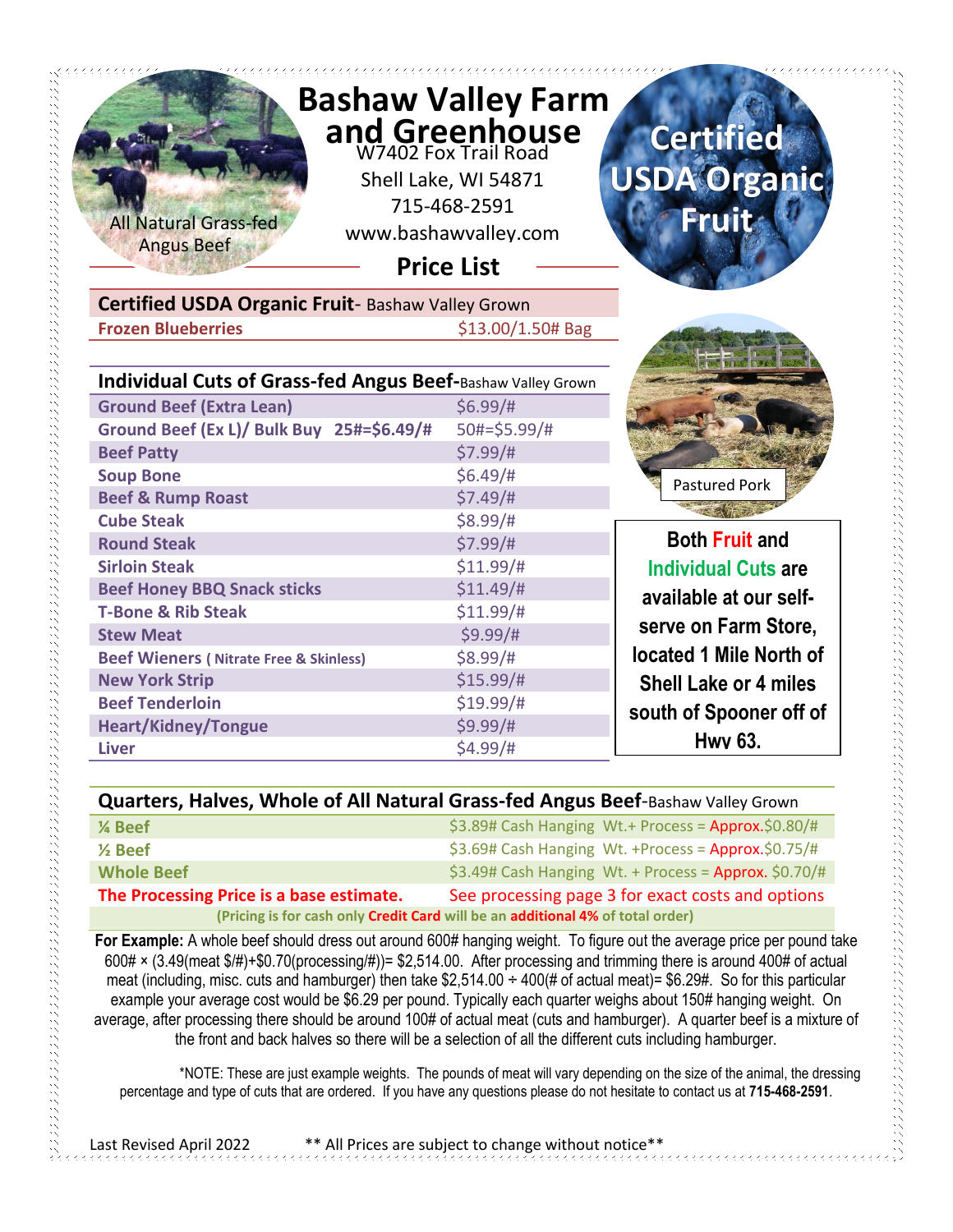| Pasture Raised Pork-Bashaw Valley Grown                                                                                                                                                                                                                                                                                                                                                                                                                                                                                     |                                                                                                                                                                                                            |
|-----------------------------------------------------------------------------------------------------------------------------------------------------------------------------------------------------------------------------------------------------------------------------------------------------------------------------------------------------------------------------------------------------------------------------------------------------------------------------------------------------------------------------|------------------------------------------------------------------------------------------------------------------------------------------------------------------------------------------------------------|
| Boneless Pork Chops (2 chops per package)                                                                                                                                                                                                                                                                                                                                                                                                                                                                                   | $$9.99$ /#                                                                                                                                                                                                 |
| Pork Chops (2 chops per. package)                                                                                                                                                                                                                                                                                                                                                                                                                                                                                           | \$7.99/#                                                                                                                                                                                                   |
| <b>Pork Roast</b>                                                                                                                                                                                                                                                                                                                                                                                                                                                                                                           | \$6.99/#                                                                                                                                                                                                   |
| <b>Pork Bratwursts</b>                                                                                                                                                                                                                                                                                                                                                                                                                                                                                                      | \$8.99/#                                                                                                                                                                                                   |
| <b>Ground Pork</b>                                                                                                                                                                                                                                                                                                                                                                                                                                                                                                          | \$6.49/#                                                                                                                                                                                                   |
| Ham                                                                                                                                                                                                                                                                                                                                                                                                                                                                                                                         | \$7.99/#                                                                                                                                                                                                   |
| Ham (Nitrate free)                                                                                                                                                                                                                                                                                                                                                                                                                                                                                                          | \$8.99/#                                                                                                                                                                                                   |
| <b>Ham Steaks</b>                                                                                                                                                                                                                                                                                                                                                                                                                                                                                                           | \$7.99/#                                                                                                                                                                                                   |
| Ham Steaks (Nitrate free)                                                                                                                                                                                                                                                                                                                                                                                                                                                                                                   | \$8.99/#                                                                                                                                                                                                   |
| <b>Pork Ribs</b>                                                                                                                                                                                                                                                                                                                                                                                                                                                                                                            | \$7.99/#                                                                                                                                                                                                   |
| <b>Baby Back Ribs</b>                                                                                                                                                                                                                                                                                                                                                                                                                                                                                                       | \$8.99/#                                                                                                                                                                                                   |
| <b>Bacon</b>                                                                                                                                                                                                                                                                                                                                                                                                                                                                                                                | \$10.99/#                                                                                                                                                                                                  |
| Bacon (Nitrate free)                                                                                                                                                                                                                                                                                                                                                                                                                                                                                                        | \$11.99/#                                                                                                                                                                                                  |
| <b>Canadian Bacon</b>                                                                                                                                                                                                                                                                                                                                                                                                                                                                                                       | \$9.99/#                                                                                                                                                                                                   |
| <b>Tenderloin</b>                                                                                                                                                                                                                                                                                                                                                                                                                                                                                                           | \$11.99/#                                                                                                                                                                                                  |
| Pork Sausage (Seasoned and Ground)                                                                                                                                                                                                                                                                                                                                                                                                                                                                                          | \$7.99/#                                                                                                                                                                                                   |
| Pork Sausage (Spicy)                                                                                                                                                                                                                                                                                                                                                                                                                                                                                                        | \$7.99/#                                                                                                                                                                                                   |
| Pork Sausage (Italian-works great on pizza)                                                                                                                                                                                                                                                                                                                                                                                                                                                                                 | \$7.99/#                                                                                                                                                                                                   |
| Pork Links (Maple & Brown Sugar)                                                                                                                                                                                                                                                                                                                                                                                                                                                                                            | \$8.99/#                                                                                                                                                                                                   |
| <b>Italian Rings</b>                                                                                                                                                                                                                                                                                                                                                                                                                                                                                                        | \$8.99/#                                                                                                                                                                                                   |
| -Half Pig (\$500+) Receive up to 7% off retail price (includes approximately 15# of<br>chops, 15# of roasts, 3# of spare ribs, 20# of ham & ham steaks, 7# of bacon, 15#<br>of sausage & 2-3# of liver.) These are just examples, actual weights will vary.<br>-Full Pig (\$1000+) Receive up to 10% off retail price (includes approximately 30#<br>of chops, 30# of roasts, 6# of spare ribs, 40# of ham & ham steaks, 15# of bacon,<br>30# of sausage & 5# of liver.) These are just examples, actual weights will vary. | Half pig costs approximately<br>$$650.00-7\%$ (cash only) = \$604.50<br>(Credit card additional 4%)<br>Full pig costs approximately<br>\$1300.00-10%(cash only) = \$1170.00<br>(Credit card additional 4%) |

| <b>Online Packages-Great for Holidays or Special Occasions!</b>                                                                                                                             | www.bashawvalley.com                                  |
|---------------------------------------------------------------------------------------------------------------------------------------------------------------------------------------------|-------------------------------------------------------|
| Delivery available only in Wisconsin and Minnesota                                                                                                                                          |                                                       |
| Extra Lean Hamburger - Each box includes 10-1# packages of our Extra Lean All<br>Natural Grass Fed Angus Beef.                                                                              | 10 lbs-\$119.95<br>20 lbs-\$219.95<br>40 lbs-\$419.95 |
| <b>Sampler Packages</b>                                                                                                                                                                     |                                                       |
| Steak Griller- Guaranteed 7# of a variety of cuts<br>Contains Approximately: * 2 packages of T-bone Steak, 2 packages of Rib Steak, 2<br>packages of Cube Steak, 1 Package of Sirloin Steak | \$119.95                                              |
| Pork Sampler- Guaranteed 7# of a variety of cuts<br>Contains Approximately: * 4 pork chops, 1 pork roast, 2 packages of pork ribs, 1<br>package of breakfast links or sausage               | \$109.95                                              |
| Steak Griller/Pork Sampler Combo: Guaranteed 7# of a variety of cuts<br>Contains Approximately: *1 Steak Griller Combo, 1 Pork Sampler combo (see above)<br><b>Ground Beef Combos</b>       | \$219.95                                              |
| <b>Steak Griller + Ground Beef</b><br>10# of Extra Lean Ground Beef, 1 Steak Griller Package as described above                                                                             | \$219.95                                              |
| Pork Sampler + Ground Beef - Guaranteed 17# of Beef & Pork<br>Contains Approximately: * 10# Extra Lean Ground Beef, 1 Pork Sampler as<br>described above                                    | \$219.95                                              |

\*Online Store can be found at [www.bashawvalley.com.](http://www.bashawvalley.com/) Prices below include shipping by the way of Spee Dee delivery to Wisconsin & Minnesota only. Our meats are shipped by way of an insulated shipper & usually arrive in 1 or 2 days. Unfortunately due to high shipping rates & delays in transit we do not offer shipping to other states.

Last Revised April 2022 \*\* All Prices are subject to change without notice\*\*

 $\langle \rangle$